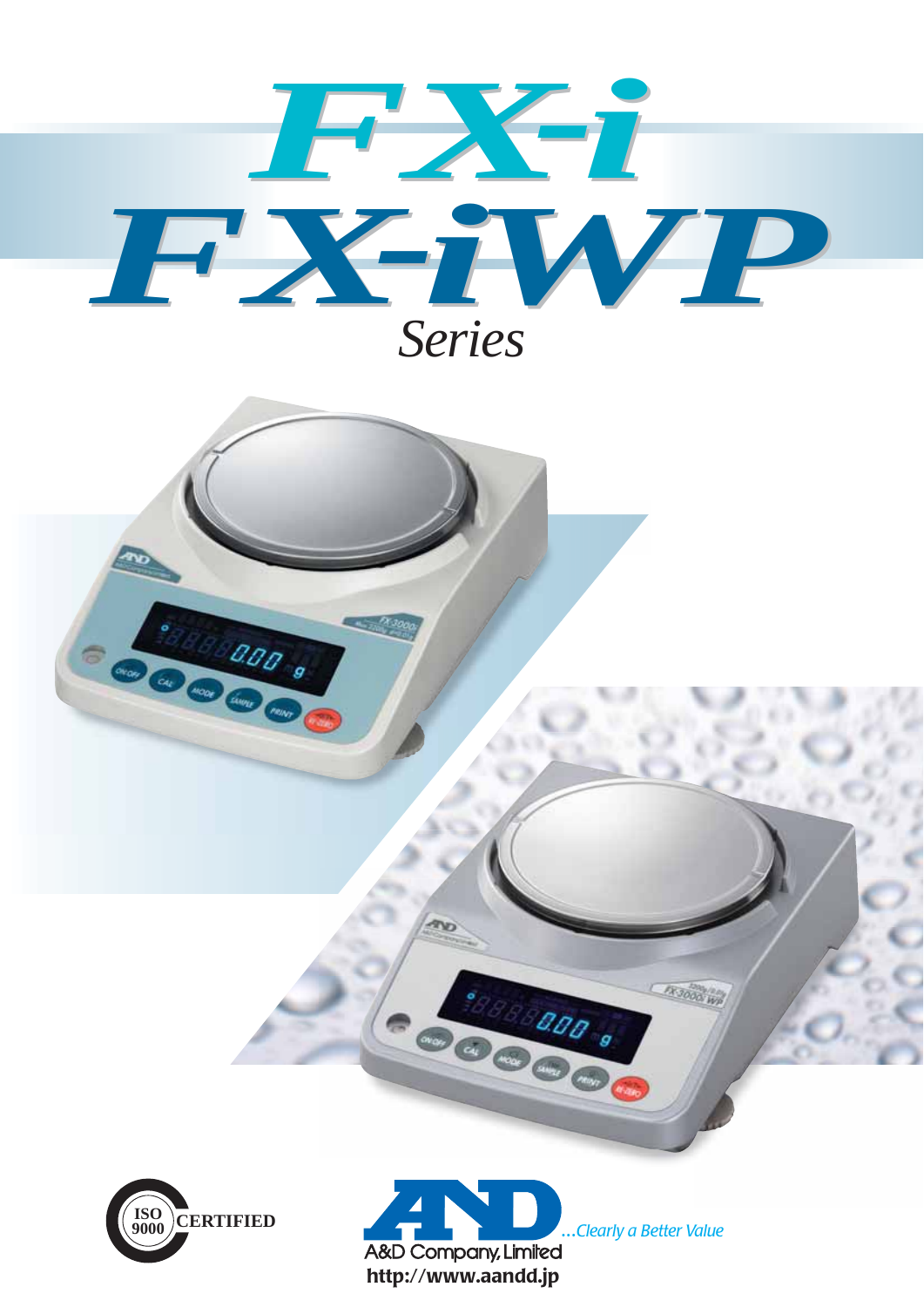# *Realizing Compact, Increasing Functions!*

*We have developed a Miniaturized SHS\* (Super Hybrid Sensor) to achieve a highly compact precision balance, which is 40% lighter and 47% smaller than our GF series with a 25% smaller footprint, while maintaining A&D's superior weighing functions. \*Patent Pending*





### **Response Indicator Function**

Selectable FAST, MID or SLOW response to suit weighing environment conditions

### **ACAI – Automatic Counting Accuracy Improvement**

This counting function recalculates the average unit weight each time a sample is added to eliminate errors caused by variations in unit weight

### **Comparator Function**

Easy to compare weighing results by setting HI limit and LO limit to display HI,OK,LO indicator

### **Percent Mode Function**

A sample can be registered as 100% and the weight of another sample can be compared as a percentage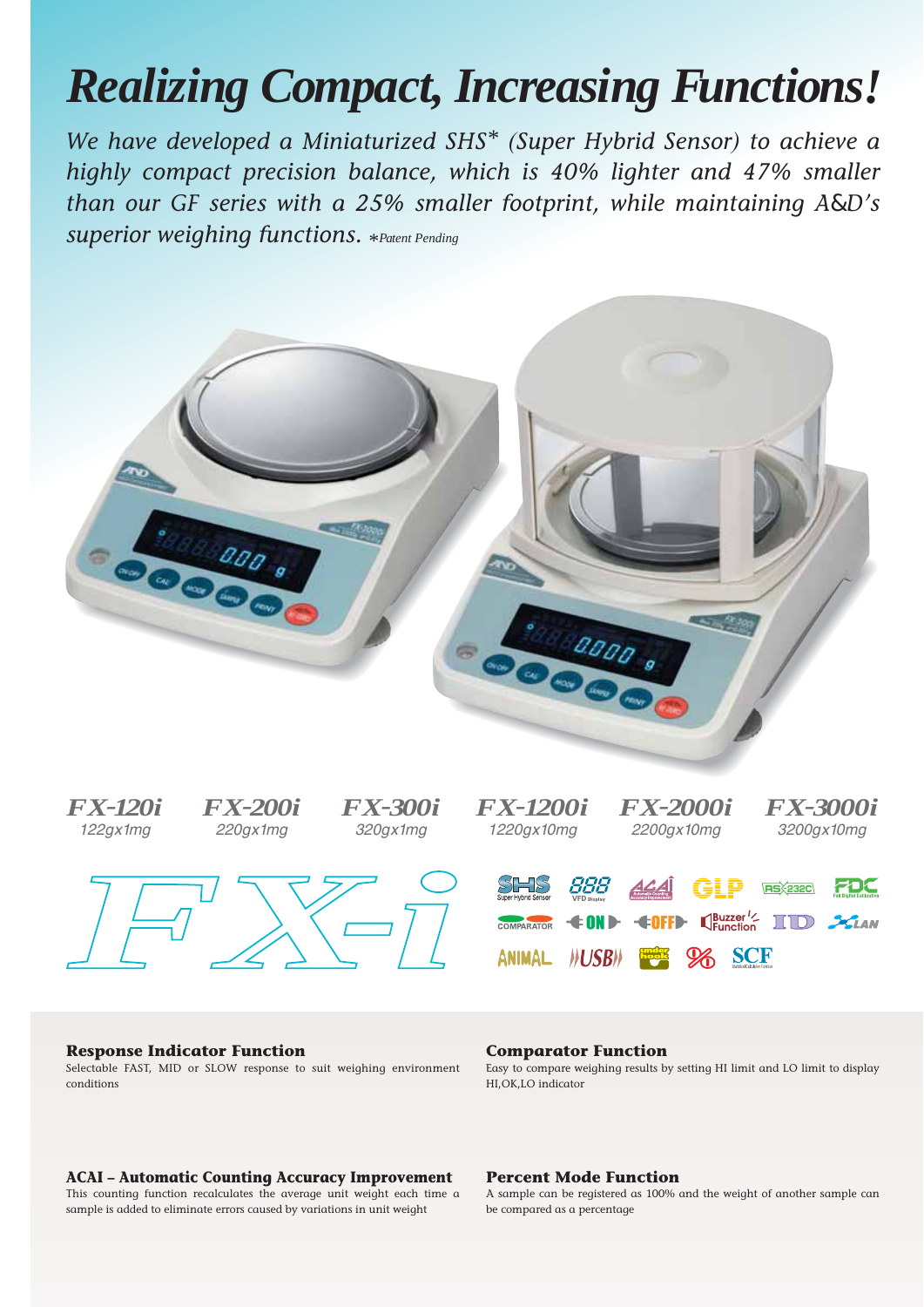## *B5 Size Footprint*

**Ideal for installation and use in narrow spaces**

# *Compact SHS–1 Second Stabilization*

**Quick stabilization speed with accurate weighing for better productivity**

# *Shock Absorber Function\**

**The internal shock absorber protects the SHS from the adverse effects of vertical or transverse overloading.** *\*Patent Pending*

# *Quick USB Interface (FXi-02)*

**Easy-to-use optional USB interface,** *with no driver installation necessary***, for transfer of weighing data to a computer (applicable OS – Windows 98 OSR2 or later)**

# *SCF–Statistical Calculation Function*

**Can display and/or output statistical calculation data as No. (number of data), SUM (total), MAX (maximum), MIN (minimum), R [range (maximum – minimum)], AVE (average), SD (standard deviation) and CV (coefficient of variation)**

# *LAN–Ethernet Interface (FXi-08) with WinCT-Plus Software*

**WinCT-Plus software makes it possible for the user to easily set up an IP address, subnet mask etc. The user can also send commands for control and acquisition of data from multiple FX-***i* **balances.**



## **Animal Weighing Function**

The HOLD function enables freezing of weighing data for animal weighing applications and an ANIMAL indicator appears on the display

### **Standard RS-232C Interface**

Incorporates bi-directional communication with a PC, printer or other peripheral devices

### **Underhook**

The underhook, for hanging applications, allows for measurement of magnetic materials and density measurements in air and water

### **Multiple Weighing Units of Measurement**

Programmable or standard weighing units of measurement can be selected; g, pcs, %, oz, lb, L oz, ozt, ct, mom, dwt, GN, tl, tol, mes and MLT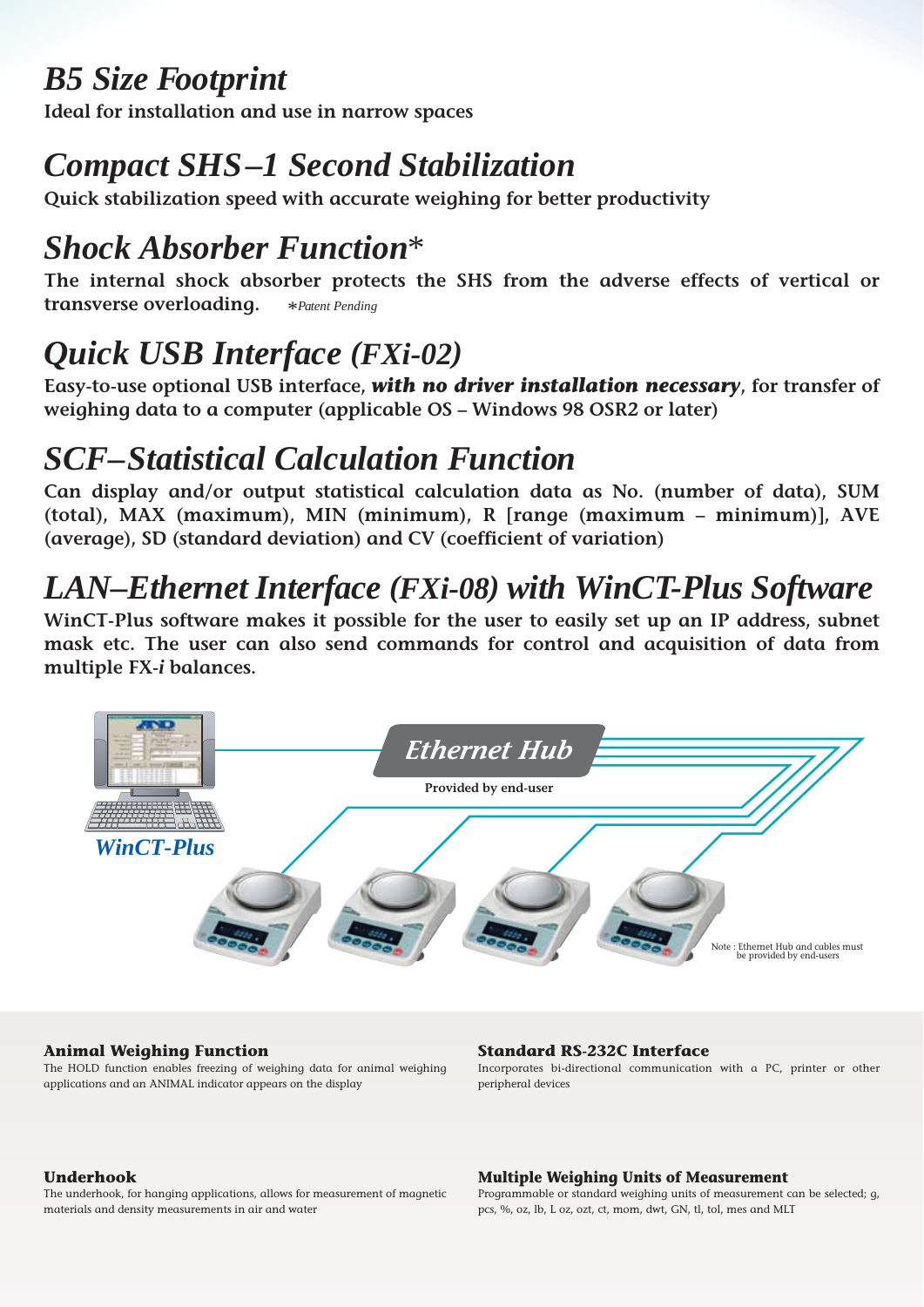# *The World's First IP65 Compliant, Water / Dust Proof Precision (1mg) Balance!*

*Yet another breakthrough from A&D enabling the measurement of liquid or powder at 1mg resolution, eliminating any worries about damage to the balance*



 $FX$ -120iWP  $FX$ -200iWP  $FX$ -300iWP  $FX$ -120<br>  $T22gx1mg$   $220gx1mg$   $320gx1mg$   $1220gx$ <br>  $T2Q$ *FX-300iWP FX-1200iWP FX-2000iWP FX-3000iWP FX-120iWP FX-200iWP 122gx1mg 220gx1mg 320gx1mg 1220gx10mg 2200gx10mg 3200gx10mg* SHIS 888 ACAI GLP RESERCT FOC

**GLP/GMP/GCP/ISO Compliant**

In accordance with GLP and LIMS regulations, the balance ID number and calibration data can be printed out using A&D's AD-8121B or a PC

### **Auto Power ON Function**

The weighing mode display activates automatically with AC power so there is no need to press the ON/OFF key

COMPARATOR **40ND** 40FFD CHUZZET<sup>1/2</sup> ID 361AN

ANIMAL *WUSBIN* **EXALLE SO SCF IPS5** 

### **Auto Power OFF Function**

The display switches OFF automatically when the balance is inactive for 10 minutes as a power-saving tool

### **Built-in Rechargeable Battery (FX***i***-09)**\*

An optional Ni-MH rechargeable battery pack can be fitted into the FX-i series for use without AC power and for mobile applications (10 hours charging time for 8 hours operation)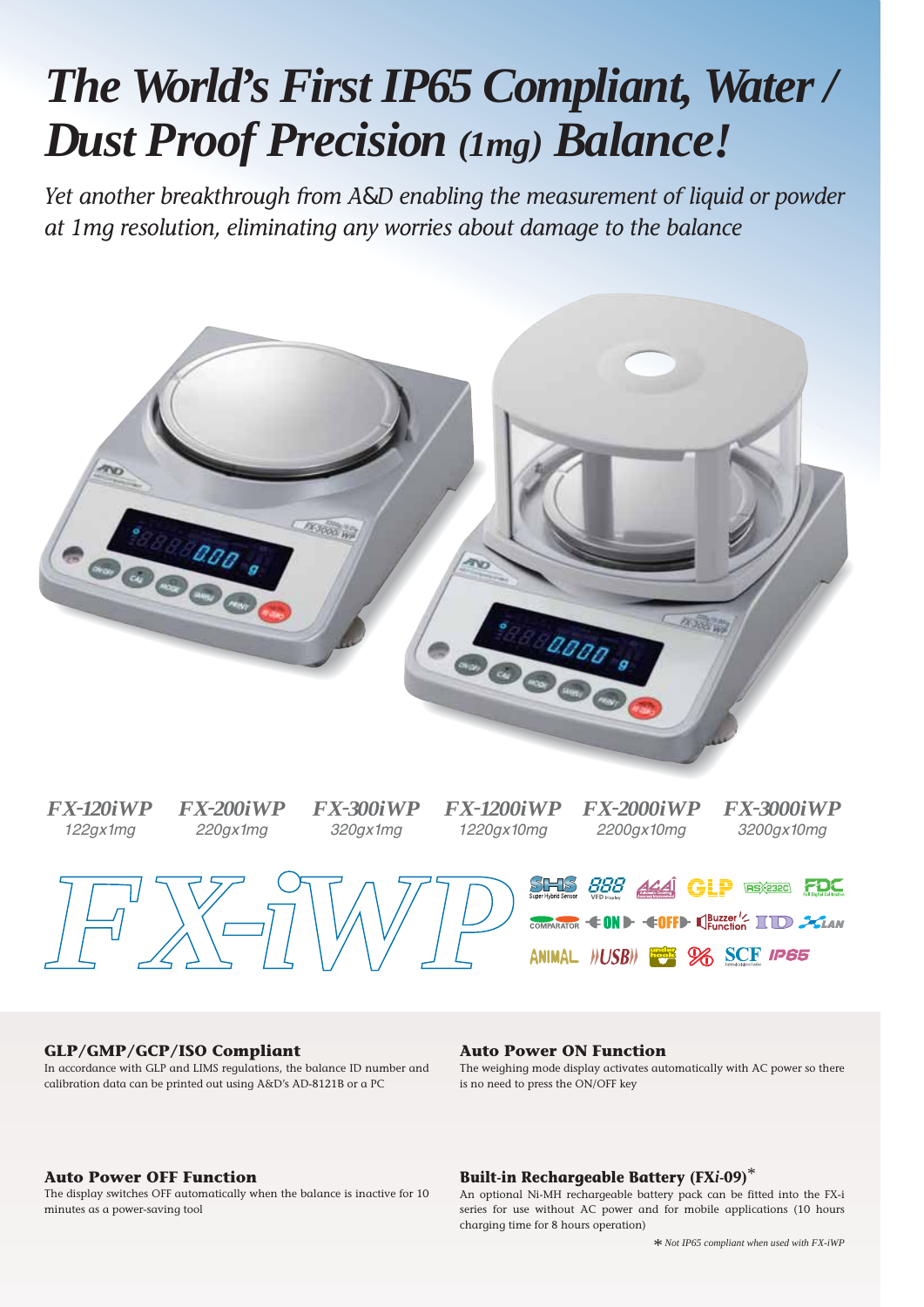

*IP65 means that this kind of measurement is possible.*



*Highly Visible Display*



*Firmly Sealed Pan Support*



*Water Proof RS-232C Cable (optional)*



*Large Breeze Break (optional)*

The small breeze break comes as standard with the FX-120*i*(WP), FX-200*i*(WP) and FX-300*i*(WP), which are all 1mg resolution models.